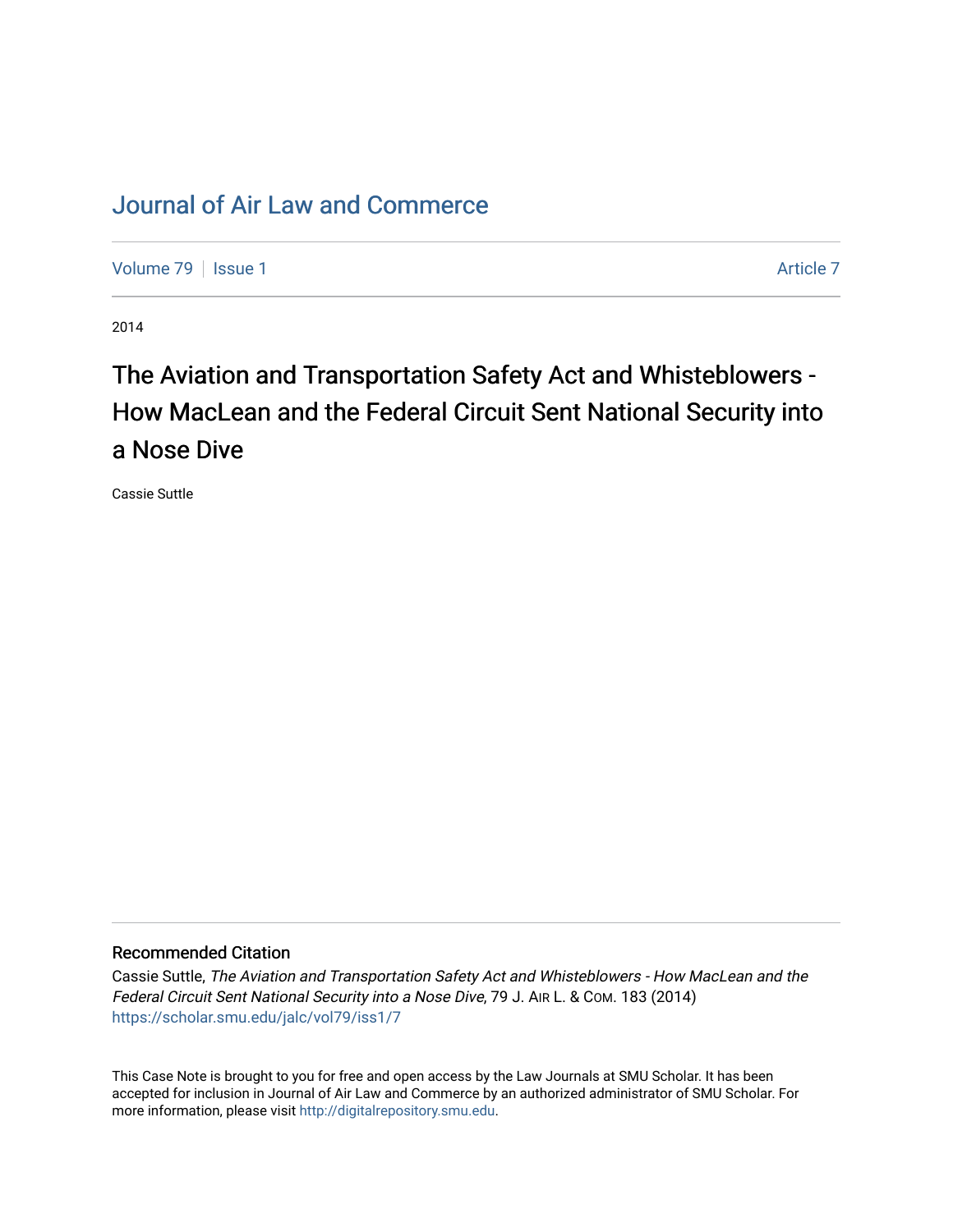## **THE AVIATION AND TRANSPORTATION SAFETY ACT AND WHISTLEBLOWERS-HOW MACLEAN AND THE FEDERAL CIRCUIT SENT NATIONAL SECURITY INTO A NOSE DIVE**

**CASSIE** SUTTLE\*

**yET AGAIN,** a federal court chips away at already eroding na-I tional security protections in the name of an individual. The Federal Circuit's decision in *MacLean v. Department of Homeland* Security<sup>1</sup> exemplifies the current attitude toward measures taken to ensure national safety: aloof at its slightest and combative at its worst. As the United States drifts further from the overcautious approach that swept the nation after September **11,** 2001, it is essential that the country does not fall back into the lackadaisical attitude of the twentieth century. Unfortunately, the Federal Circuit's decision in *MacLean* is a step in the wrong direction.

*MacLean* involves the all-too-familiar story of a citizen leaking classified information under the guise of benevolence.' However, in a unique twist, the rogue American involved in the case was a federal air marshal,<sup>3</sup> and the impact of his disclosures on public safety could be catastrophic.' In July **2003,** Robert **J.** MacLean and his fellow air marshals "received a briefing from the [Transportation Security Administration **(TSA) ]** that there was a 'potential plot' to hijack **U.S.** [a]irliners."5 Following the briefing, the **TSA** informed the marshals via text message that it was "cancelling all missions on flights from Las Vegas **[,** Nevada,]

**<sup>\*</sup>** Cassie Suttle is a candidate for Juris Doctor, May **2015,** at **SMU** Dedman School of Law. She received her B.A. in Psychology and Government from The University of Texas at Austin. Cassie would like to thank her amazing parents, sisters, and Corey Russell for their unwavering love and support.

**I** 714 **F.3d 1301** (Fed. Cir. **2013).**

**<sup>2</sup>** *See id.* at 1304-05.

**<sup>3</sup>** *Id.* at 1304.

*<sup>4</sup> See id.* at **1306-07.**

**<sup>5</sup>** *Id.* at 1304.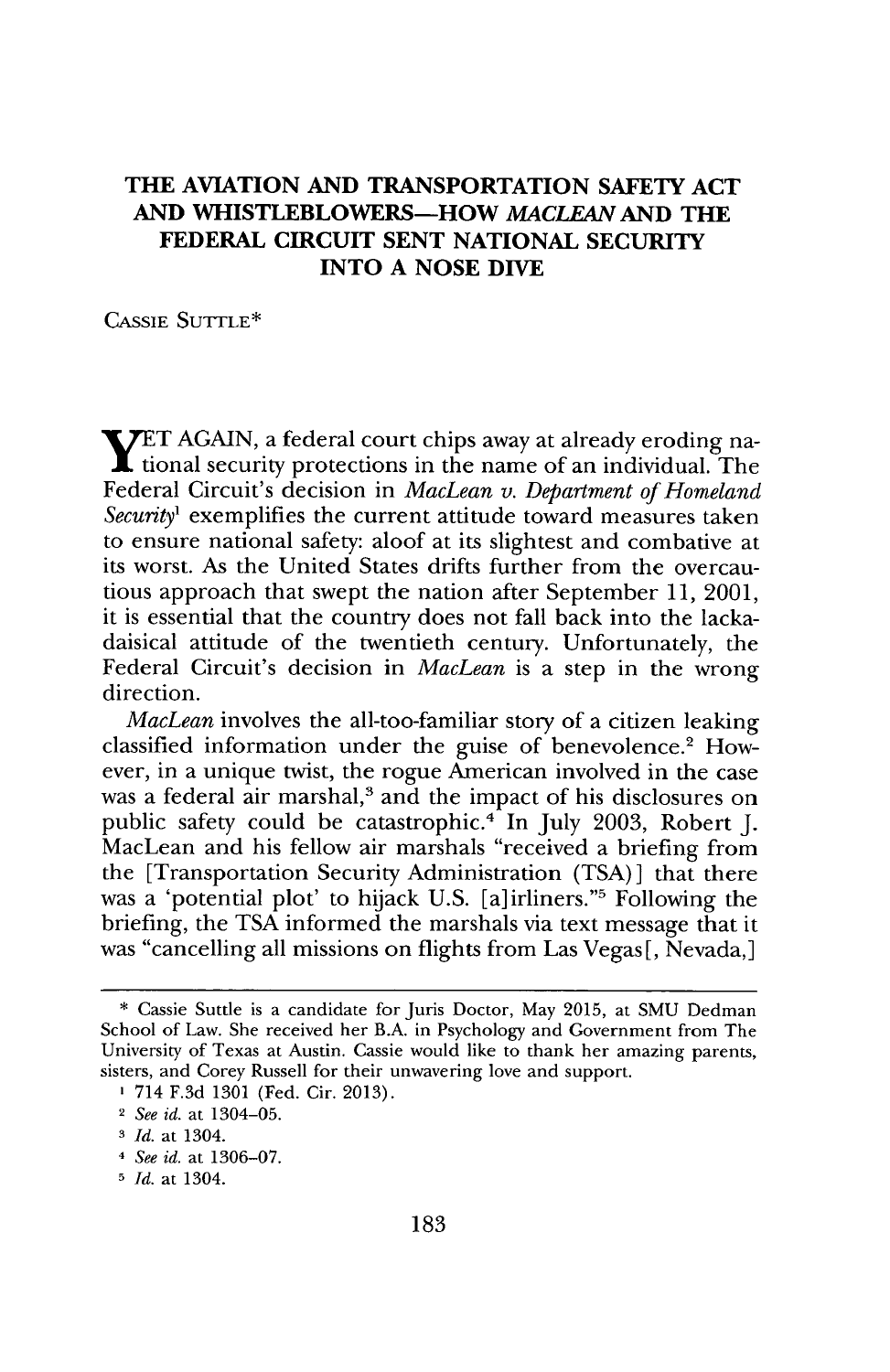until early August."6 Although the text message was not initially labeled as "sensitive security information" **(SSI),** the **TSA** later issued an order stating that the content was in fact SSI.<sup>7</sup>

MacLean allegedly became wary that the "suspension of overnight missions during a hijacking alert created a danger to the flying public."<sup>8</sup> He protested to both his supervisor and the Office of Inspector General to no avail.9 MacLean's next step was to contact **MSNBC,** which published a detailed article condemning the directive.'o Through the article, congressional members became informed of the TSA's directive.<sup>11</sup> Under substantial pressure **by** these congressional members, the **TSA** was forced to withdraw its decree.<sup>12</sup> In 2004, the TSA uncovered MacLean's disclosure after he appeared in disguise on **NBC** Nightly News to criticize air marshal dress code.' 3 The **TSA** terminated MacLean shortly thereafter, reasoning that his actions "constituted an unauthorized disclosure of **. . . SSI.""**

The legal battle that ensued is almost as convoluted as the **FAA** regulations themselves. MacLean first challenged the **SSI** order in front of the Ninth Circuit, arguing that it was a violation of **TSA** regulations and an "impermissible retroactive agency action."<sup>15</sup> The court held that there was sufficient evidence that the text message was **SSI** under applicable regulations and that the TSA's actions were not retroactive.16 Next, MacLean challenged his removal **by** the Merit Systems Protection Board (Board), arguing that his actions constituted protected whistleblowing pursuant to the Whistleblower Protection Act (WPA).<sup>17</sup> The Board disagreed, holding that the TSA regula-

*11 See MacLean,* 714 **F.3d** at 1304.

*<sup>12</sup>See id.;* James Gordon Meek, *Team Bush Scrubs Plan to Cut Air Marshal Force,* N.Y. **DAILY NEWS** (July **31, 2013,** 12:00 AM), http://www.nydailynews.com/ archives/news/team-bush-scrubs-plan-cut-air-marshal-force-article-1.516198.

*<sup>13</sup>MacLean,* 714 **F.3d** at 1304.

**<sup>14</sup>***Id.*

**<sup>15</sup>**MacLean v. Dep't of Homeland Sec., 543 **F.3d** 1145, **1150, 1152** (9th Cir. **2008).**

**16** *Id.*

**17** *See* MacLean v. Dep't of Homeland Sec., 112 M.S.P.R. 4, **11** 20, 21 **(2009).**

**<sup>6</sup>***Id.*

**<sup>7</sup>** *Id.*

**<sup>8</sup>***Id.*

**<sup>9</sup>** *Id.*

*<sup>10</sup> Id.;* see *Ono, Budget Cuts in Air Marshal Program: MSNBC,* **COLLAPSING TEMPO-RAL PLATES-A WEB OF DELUSION** (July **30, 2003,** 7:43 AM), http://onoekeh.blogspot.com/2003/07/budget-cuts-in-air-marshall.html.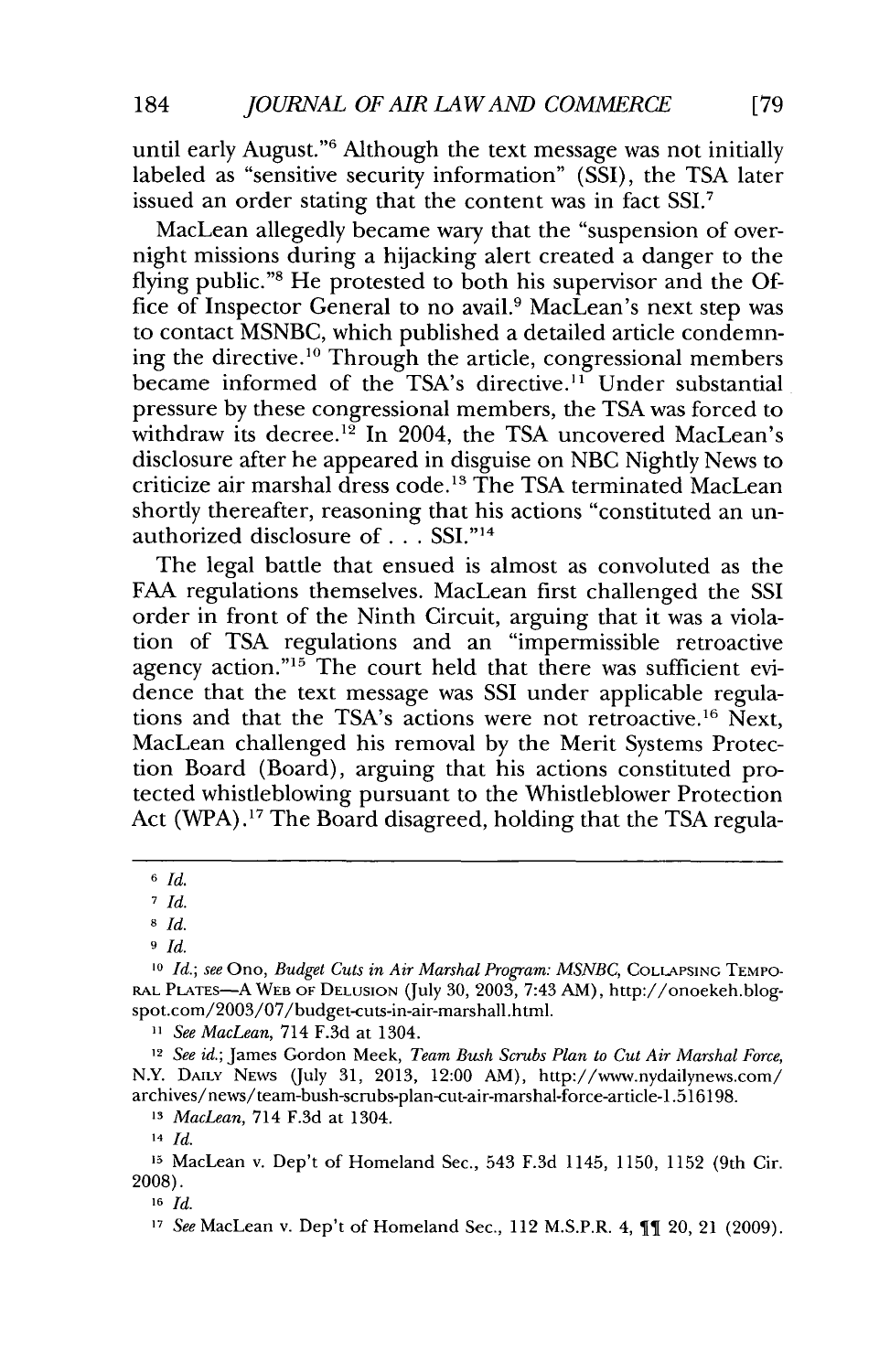tions specifically prohibited MacLean's disclosure.<sup>18</sup> On appeal, the Board again rejected MacLean's arguments, this time asserting that the Aviation and Transportation Security Act **(ATSA)** directly prohibited his disclosure.<sup>19</sup>

The Federal Circuit subsequently took up the case. In *MacLean,* the court easily found that **(1)** the **TSA** was authorized to remove MacLean as a result of his disclosure,<sup>20</sup> (2) the removal was not a disparate penalty, 2' and **(3)** MacLean was not discriminated against.<sup>22</sup> Nevertheless, the court reversed the decision on a technicality.23 The dispositive issue turned on the proper interpretation of both the ATSA and the WPA.<sup>24</sup> Specifically, the court set out to establish whether MacLean's disclosure was prohibited **by** law within the meaning of the WPA.

The WPA prohibits authoritative figures from taking "personnel action" against a government employee "because of **...** any disclosure of information **...** which the employee **...** reasonably believes evidences **...** a substantial and specific danger to public health or safety **. ..** if such disclosure is *not specifically prohibited by law.*"<sup>26</sup> Two judges of the court held that because a TSA *regulation* barred MacLean's disclosure, his "whistleblowing" activity was not "specifically prohibited by law."<sup>27</sup> According to the judges, regulations were not the type of law that could prohibit whistleblower protection under the WPA.<sup>28</sup> A third judge concurred, agreeing with the overall outcome but taking the opinion one step further **by** stating that MacLean's disclosure was reasonable.<sup>29</sup>

The court found it inconsequential that an express legislative directive, the **ATSA,** called for **TSA** regulations barring disclo-

- <sup>24</sup>*See id.* at **1308-11.**
- **<sup>25</sup>***See id.* at **1308.**

**<sup>27</sup>***See MacLean,* 714 **F.3d** at **1310.**

**<sup>18</sup>** *Id.* **11 22-33.**

**<sup>19</sup>**MacLean v. Dep't of Homeland Sec., **116** M.S.P.R. **562, 117 (2011);** Aviation and Transportation Security Act, Pub. L. No. **107-71, 115** Stat. **597, 603** (2001) (codified as amended in scattered sections of 49 **U.S.C.).**

<sup>20</sup>*See* MacLean v. Dep't of Homeland Sec., 714 **F.3d 1301, 1306** (Fed. Cir. **2013).**

<sup>21</sup>*See id.* at **1307.**

**<sup>22</sup>** *Id.*

**<sup>23</sup>***See id.* at **1310.**

**<sup>26</sup>5 U.S.C. § 2302(b) (8)** (2012) (emphasis added).

**<sup>28</sup>***Id.* at **1309.**

**<sup>29</sup>***See id.* at **1311** (Wallach, **J.,** concurring) (noting that "the facts alleged, if proven, allege conduct at the core of the Whistleblower Protection Act").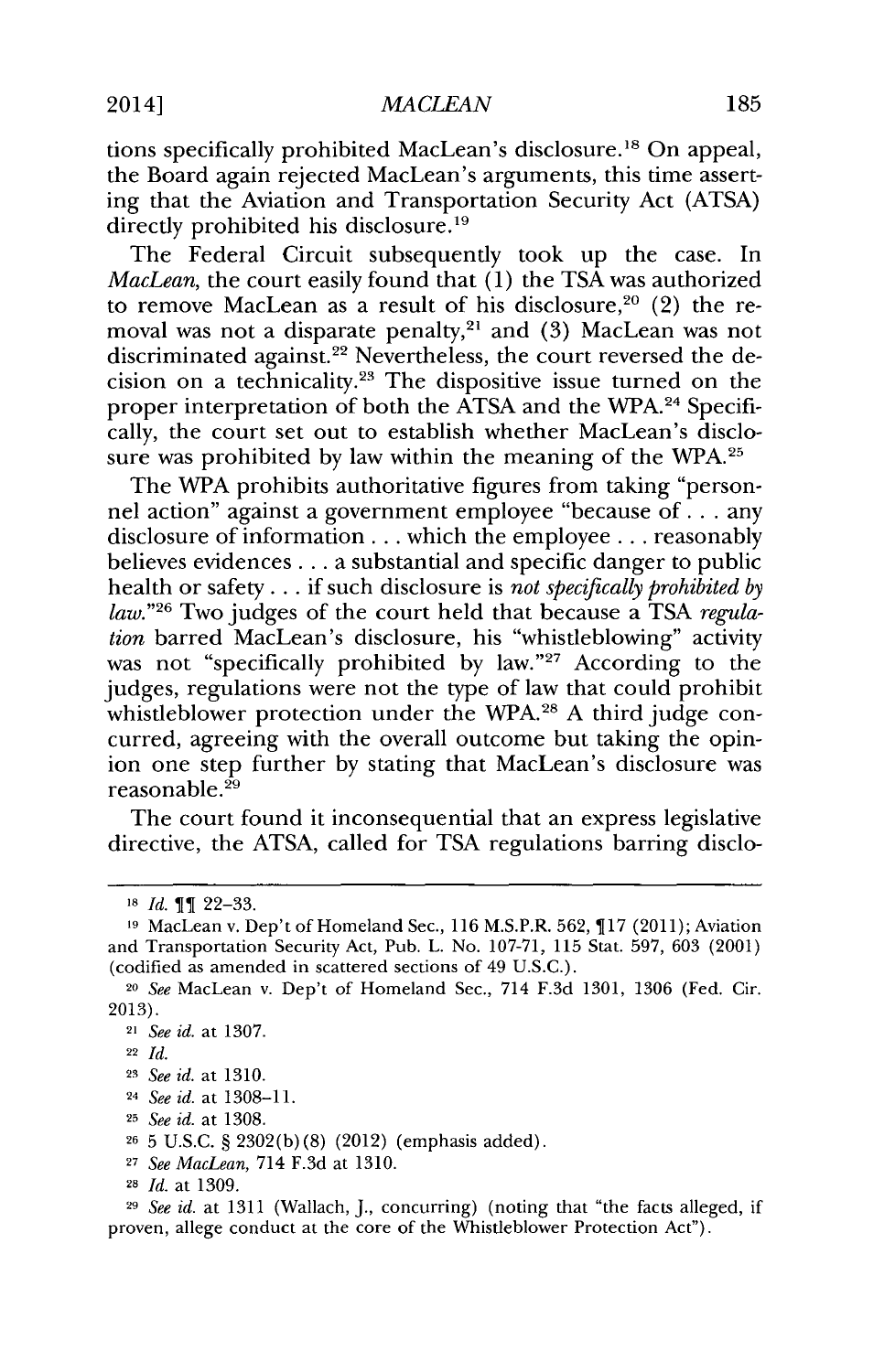sure of SSI.<sup>30</sup> The ATSA states, in part, "[T]he Secretary of Transportation shall prescribe regulations prohibiting disclosure of information **. . .** if the Secretary of Transportation decides [that] disclosing the information would **...** be detrimental to transportation safety."<sup>31</sup> Even though the case was a "very close" one, the justices held that the ATSA's express legislative directive was insufficiently specific and therefore "not enough to push the [statute] over the WPA's specificity] threshold."<sup>32</sup>

The Federal Circuit erred in concluding that the **ATSA** does not specifically prohibit **SSI** disclosure for two reasons: **(1)** regulations stemming from express legislative directives have the same force of law as general statutes, and (2) the court's rationale strips the **TSA** regulation of its enforcement power and thereby thwarts the underlying purpose of the **ATSA.** The Federal Circuit's whimsical response to a potentially serious national security breach demands congressional action to close gaps in the WPA.

First, the court's differentiation between regulations arising from express legislative directives and statutes for WPA purposes was erroneous.<sup>33</sup> Admittedly, the WPA provides a defense to federal employees who disclose information so long as the disclosure is reasonable and a statute does not specifically prohibit the disclosure.<sup>34</sup> Here, however, a statute specifically prohibited disclosure." Congress, through the **ATSA,** directed the **TSA** to promulgate rules prohibiting disclosure,<sup>36</sup> and the TSA comported with the express directive.<sup>37</sup> When Congress directs an agency to make law on its behalf, it should have the same force of law as statutes themselves.<sup>38</sup> Administrative law is not an agency rulemaking free-for-all.<sup>39</sup> While agencies do enjoy a certain amount of discretionary power, legislative directives severely

**<sup>3</sup>o** *See id. at* **1310** (majority opinion).

**<sup>31</sup>**49 **U.S.C. §** 40119(b) **(1) (2006).**

**<sup>32</sup>***MacLean,* 714 **F.3d** at **1310.**

**<sup>3</sup>** *See id.*

<sup>3</sup>**5 U.S.C. § 2302(b) (8)** (2012).

**<sup>3</sup>** *See* 49 **U.S.C. §** 40119(b) **(1);** 49 C.F.R. **§ 1520.9 (2008) ("A** covered person must **. ..** [d]isclose, or otherwise provide access to, **SSI** only to covered persons who have a need to know, unless otherwise authorized **.**

**<sup>36</sup>***See 49* **U.S.C. §** 40119(b) **(1).**

**<sup>3</sup>***See* 49 C.F.R. **§ 15209.**

**<sup>38</sup>***See* 2 **Am. JUR. 2D** *Administrative §* **133 (2013).**

**<sup>3</sup>***See* Richard B. Stewart, *The Reformation of American Administrative Law, 88* **HARV.** L. RFv. **1669, 1670 (1975).**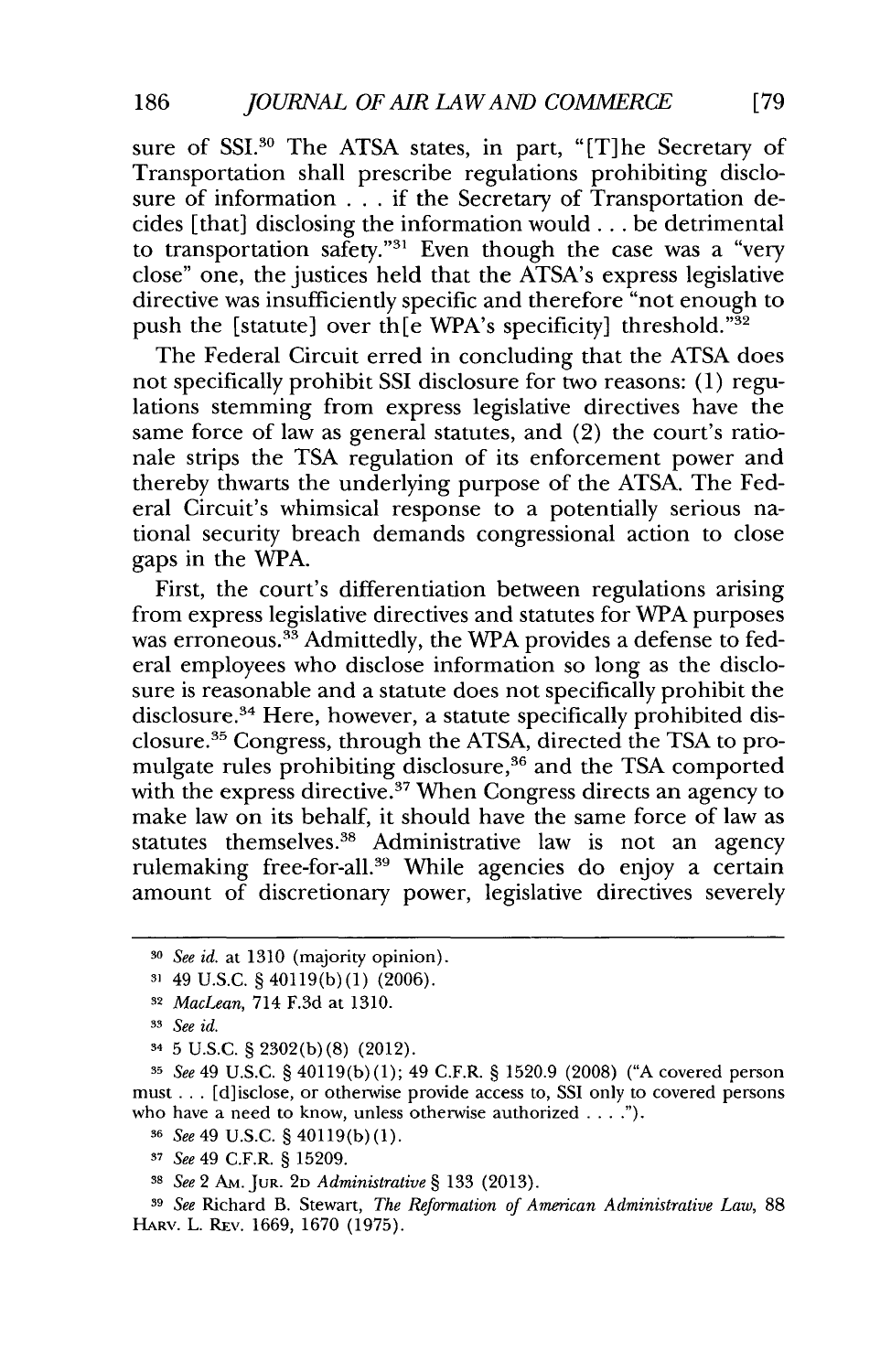2014] *AACLEAN* **187**

constrain administrative action.40 Traditionally, agencies are required to act only within boundaries specified **by** a legislative directive.<sup>41</sup> These legislative directives are essentially a call for backup when Congress lacks sufficient resources and knowledge to draft a statute.<sup>42</sup> Indeed, the whole purpose of administrative agencies' rulemaking authority is to add an extra layer of expertise that Congress is unable to provide.<sup>43</sup>

That being said, it makes sense for Congress to delegate rulemaking authority to the Department of Homeland Security **(DHS);** Congress created the agency just eleven days after the September 11th terrorist attacks for the chief purpose of shielding the United States from threats.4 4 The **DHS** has boundless expertise on arguably the United States' most important priority-national security." **A** Congress that lacked the expertise, knowledge, and foresight to determine what kind of sensitive information required utmost security directed the **TSA,** a subagency of the **DHS,** to promulgate the laws in question.46 The Federal Circuit's failure to acknowledge that these **TSA** regulations in essence supplant the ATSA's directive is scary precedent.

**<sup>41</sup>***See* Stewart, *supra* note **39,** at **1670.**

**<sup>42</sup>***See id. at* **1678;** Chevron, **U.S.A.,** Inc. v. Natural Res. Def. Council, Inc., 467 **U.S. 837, 865** (1984) **("[A]n** agency to which Congress has delegated policy-making responsibilities may, within the limits of that delegation, . . **.** rely upon the incumbent administration's views of wise policy to inform its judgments."). *Types of Administrative Agency Action: Rulemaking, Adjudication, Investigation,* **USLEGAL, INC.,** http://administrativelaw.uslegal.com/three-types-of-administrative-agencyaction-rulemaking-adjudication-investigation/ (last visited May 22, 2014) ("[L]egislatures frequently find areas where **it** is impractical **...** to apply a level of detail or expertise required to constitute complete standards.") [hereinafter *Types of Administrative Agency Action].*

**<sup>43</sup>***See Chevron, U.S.A., Inc.,* **467 U.S.** *at* **865** (stating that agencies are entitled to deference because regulatory schemes are often "technical and complex," and agencies boast a more tailored expertise); *Types of Administrative Agency Action, supra* note 42.

<sup>44</sup>*Creation of the Department of Homeland Security,* **DEP'T OF HOMELAND SEC.,** http://www.dhs.gov/creation-department-homeland-security (last visited May 22, 2014) (The **DHS** "coordinate[s] a comprehensive national strategy to safeguard the country against terrorism and respond to any future attacks.").

<sup>45</sup>*See Prevent Terrorism and Enhance Security,* **DEP'T OF HOMELAND SEC.,** http:// www.dhs.gov/prevent-terrorism-and-enhance-security (last visited May 22, 2014) ("Protecting the American people from terrorist threats is our founding principle and our highest priority.").

**<sup>46</sup>***See* 49 **U.S.C. §** 40119(b) **(1) (2006);** *Who joined DHS,* **DEP'T OF HOMELAND SEC.,** http://www.dhs.gov/who-joined-dhs (last visited May 22, 2014).

*<sup>40</sup> See id. at* **1669-70;** *Administrative, supra* note **38, § 132.**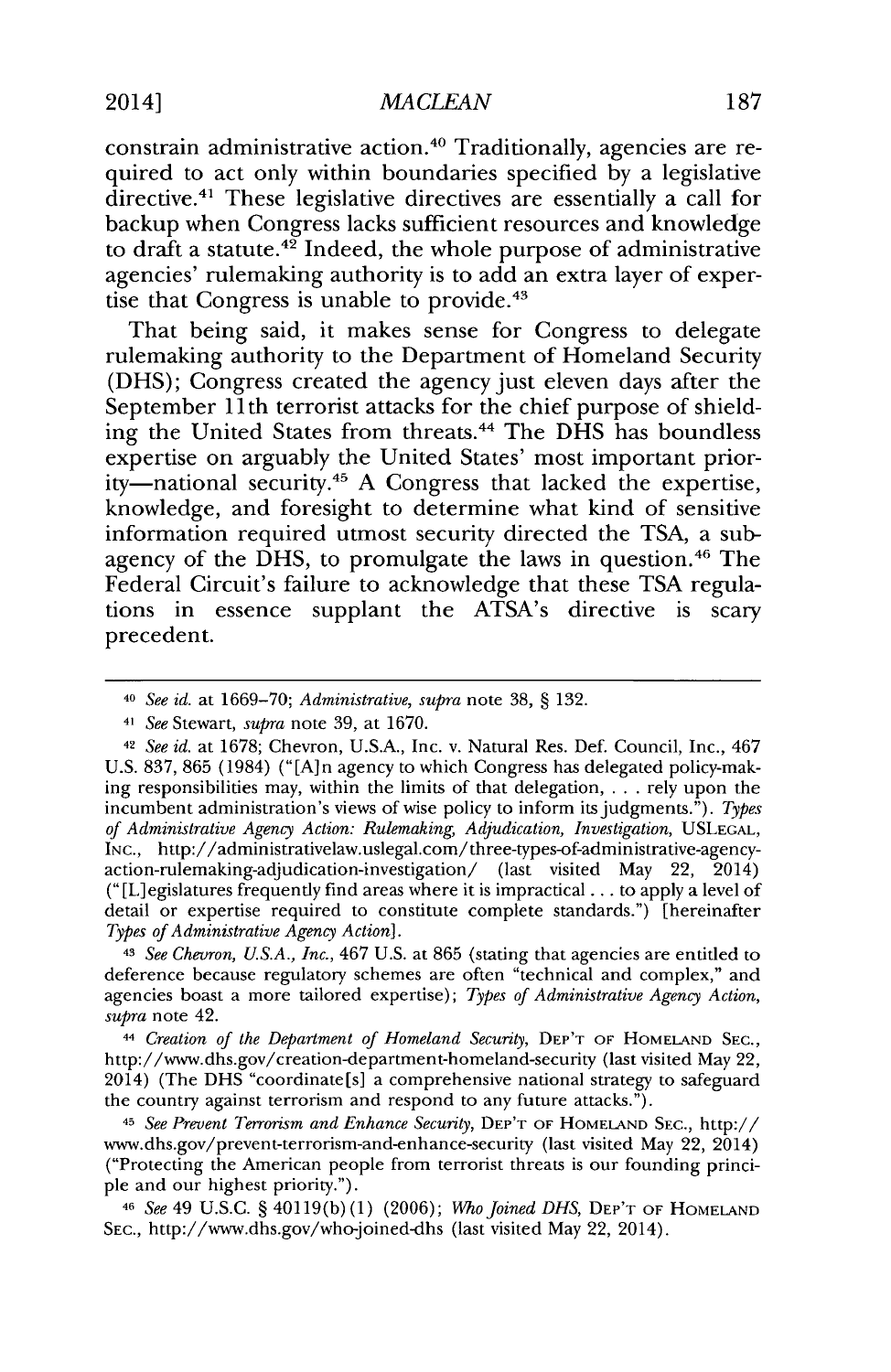Based on the Federal Circuit rationale, it follows that Congress had two alternatives if it wanted to avoid the WPA thwarting the entire purpose of its **ATSA** disclosure directive: **(1)** adopt its own statute prohibiting federal air marshals' disclosure of SSI, or (2) adopt the TSA's regulations regarding disclosure of SSI as law.<sup>47</sup> Not only are these alternatives incredibly inefficient, but they are also nonsensical. Such alternatives would require Congress to either draft a resolution adopting the **TSA** regulations or craft a statute on its own, both of which would unreasonably cost time and resources. Inefficiency with respect to national security is inexcusable.<sup>48</sup> Moreover, as aforementioned, the purpose of agencies like the **DHS** is to add expertise lacking in Congress.<sup>49</sup> The Federal Circuit's precedent eviscerates Congress's attempt to craft more comprehensive national security measures. This is hardly the type of action Americans should want to encourage.

Not only does the Federal Circuit's rationale offend administrative law theory, but it also takes the teeth out of the **ATSA** and impedes its underlying purpose. The court's rationale effectively renders the TSA's disclosure regulations moot **by** providing a defense under the WPA to defecting federal air marshals.<sup>50</sup> By these standards, one would be hard pressed to formulate a scenario under which a federal air marshal would not be saved **by** the protections of the **WPA** after disclosing **SSI.6'** Sure, a jury would still have to decide whether said air marshal "reasonably believed" that the **SSI** evidenced a specific and significant danger to public safety.<sup>52</sup> But a rogue air marshal may be willing to take that gamble if there is a chance that he will keep his **job.**

The Federal Circuit's interpretation completely frustrates the underlying purpose of the **ATSA.** Congress promulgated the **ATSA** in the wake of the September **11,** 2001, terrorist attacks exclusively to strengthen the security of the United States' trans-

<sup>47</sup>*See* MacLean v. Dep't of Homeland Sec., 714 **F.3d 1301, 1308-10** (Fed. Cir. **2013).**

**<sup>48</sup>***See Prevent Terrorism and Enhance Security, supra* note 45.

<sup>49</sup>*See Types of Administrative Agency Action, supra* note 42; Chevron, **U.S.A.,** Inc. v. Natural Res. Def. Council, Inc., 467 **U.S. 837, 865-66** (1984) (An agency may "resolv[e] the competing interests which Congress **...** inadvertently did not resolve, or intentionally left to be resolved by the agency charged with the administration of the statute in light of everyday realities.").

*<sup>50</sup>See MacLean,* 714 **F.3d** at **1310.**

*<sup>51</sup>See id.* at **1308-10.**

**<sup>52</sup>** *See id.* at **1311; 5 U.S.C. § 2302(b) (8)** (2012).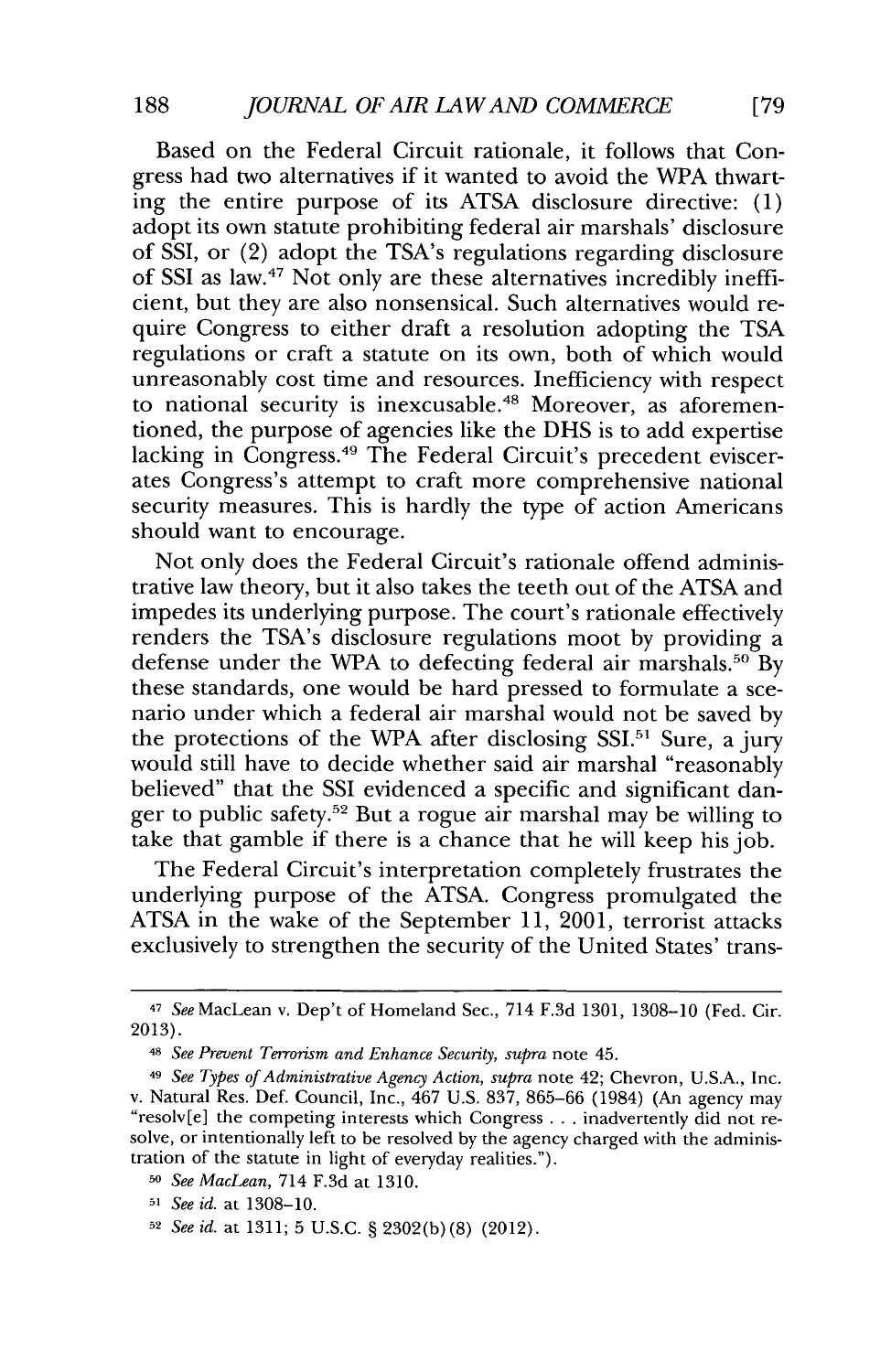portation infrastructure.<sup>53</sup> Hence, Congress must forbid the disclosure of this extremely sensitive information in order to implement this policy. Punishment for rogue offenders must be swift, not nonexistent.<sup>54</sup> It is essential that federal air marshals keep classified information in confidence, regardless of the information provided. As the United States has painfully learned, sensitive information in the wrong hands can lead to devastating and deadly consequences.<sup>55</sup> Even if MacLean innocently assumed that the directive could negatively affect the public, he did not have the information to know with certainty. Air marshals are not always given background information for measures they are asked to implement.<sup>56</sup> In fact, agency heads, including the head of the **TSA,** are responsible for designating which subordinate government employees have access to sensitive national security information.57 As a result, the reasons underlying the implementation of certain directives are often kept confidential from subordinates.

Disclosure of **SSI,** regardless of an official's subjective beliefs, should be strictly forbidden pursuant to the **ATSA.** In holding otherwise, the Federal Circuit effectively prioritized the **WPA** over the **ATSA,** which is chilling precedent. The WPA is meant to protect a government employee who blows the whistle on agency misconduct,<sup>59</sup> not to protect one who disagrees with a

**<sup>53</sup>**Marcia B. Dinneen, *Aviation and Transportation Security Act of 2001,* **IMMIGR. AM.** (June 24, 2011), http://immigrationinamerica.org/371-aviation-and-transportation-security-act-of-2001.html.

<sup>54</sup> Kevin M. Carlsmith et al., *Why Do We Punish? Deterrence and just Deserts as Motives for Punishment,* **83** No. 2 **J. PERSONALITY & Soc. PSYCHOL. 285-86** (2002) (discussing the retributive and deterrent effects of punishing wrongdoers).

**<sup>55</sup>***See* Press Release, Louis J. Freeh, FBI Dir., Robert Philip Hanssen Espionage Case (Feb. 20, 2001), *available at* http://www.fbi.gov/about-us/history/famouscases/robert-hanssen (Robert Phillip Hanssen was an FBI agent who intentionally exposed two American spies to the Soviet Union, resulting in their execution); Raphael **G.** Satter, *WikiLeaks: Breach Has Exposed Unredacted U.S. Cables, Huw-***FINGTON POST** (Sept. **1,** 2011, 12:01 AM), http://www.huffingtonpost.com/2011/ 08/31/wikileaks-breach-has-expo-n\_944299.html (anti-secrecy group Wikileaks released sensitive, unredacted documents which "contain [ed] the names of individuals whose lives are at risk because they are named").

**<sup>56</sup>***See* Blake Morrison, *Air Marshals Charge New Policies Could Endanger Passengers,* **USA TODAY** (Dec. **18,** 2002, **11:17** PM), http://usatoday30.usatoday.com/news/ nation/2002-12-18-air-marshal-coverx.htm (suggesting that it is common for superiors to "lie[ ] to" subordinate air marshals).

**<sup>57</sup>**Exec. Order No. **13526, 75** Fed. Reg. **707, 708** (Dec. **29, 2009).**

**<sup>58</sup>***See* Morrison, *supra* note **56.**

**<sup>59</sup>**L. **PAIGE WHITAKER, CONG. RESEARCH SERV.,** RL33918, **THE WHISTLEBLOWER PROTECTION ACT: AN OVERVIEW 1 (2007).**